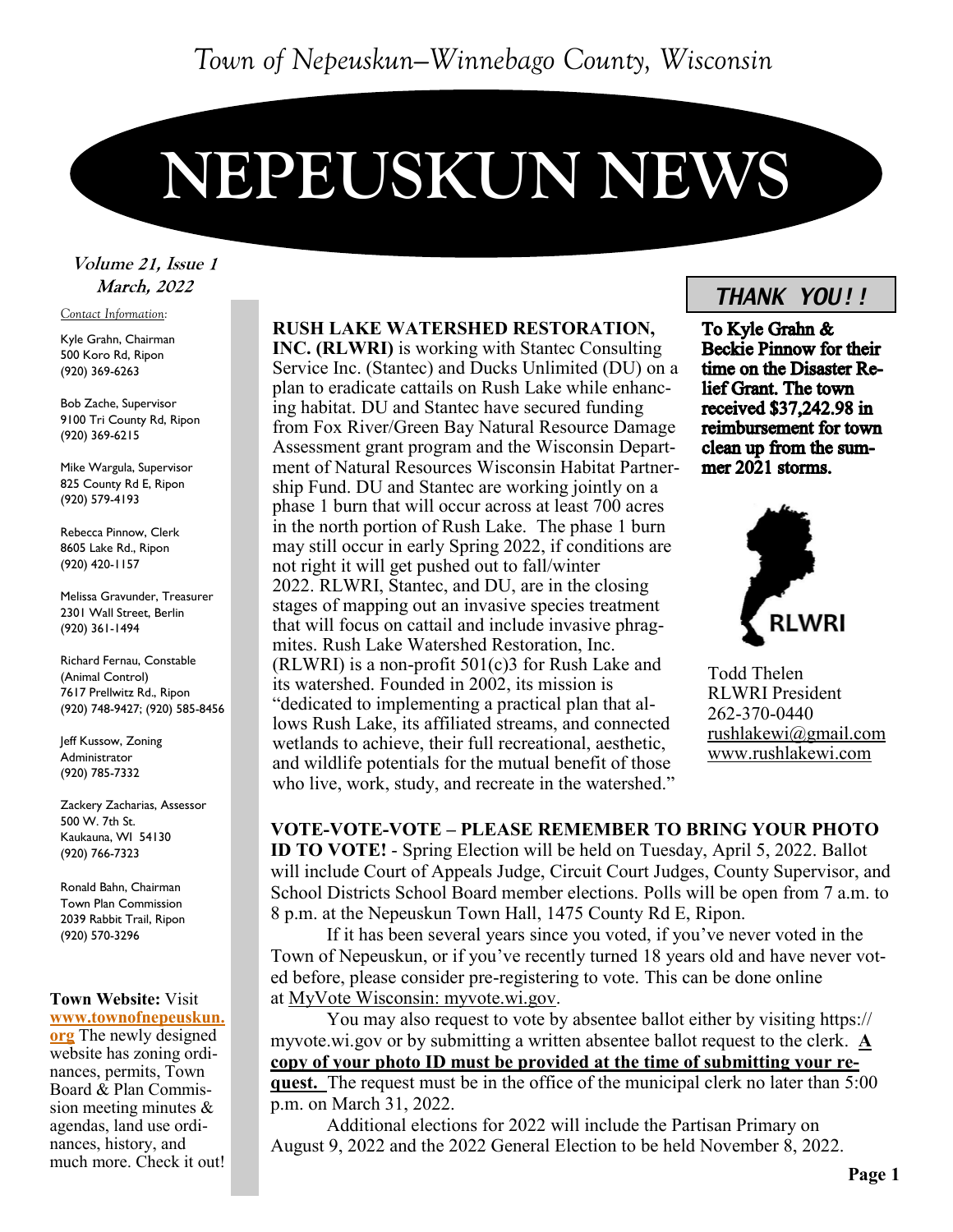#### **NEPEUSKUN NEWS**

**4H NEWS -** Lakeshore 4-H is getting their project ready for the up coming fair this August. We did a donation for the Omro K9 dog. We had Cory Andersen come out and talk to us about the new dog they will be getting. He told us that in the fall he would come out and bring the new dog and talk to us. We will be looking forward to that. We went bowling on March19th and then enjoyed pizza. If anyone is interested in joining 4-H or would like information, we meet the 2nd Sunday of the month, 2:00 p.m., at the Nepeuskun Town Hall, or you can contact Kathy Wunrow at 920-290-2664. Marion Kuharski will be turning 90 on June 12, 2022. We would like you to come and wish her a happy birthday at the Log Cabin bar on that Sunday, in the afternoon. No gifts just your presence.

We will be having our Annual Father's Day Ice Cream Social on Sunday, June 19, 2022, from 3:00 p.m.-6:30 p.m. at the Town Hall. Come and meet your neighbors.





**Heroel COME OCCUPATIONS** COVID-19 changed the way that many people live and work. These changes revealed that Nepeuskun's Home Occupation ordinances could be improved. Because this the Nepeuskun Municipal Code was expande changes revealed that Nepeuskun's Home Occupation ordinances could be improved. Because of this, the Nepeuskun Municipal Code was expanded; 5.10.18 Home Occupation, Type IV ("Type 4") was added. In a nutshell, Type 4 permits home occupations in dwelling units and accessory buildings, so long as the activities are performed discreetly.

Type 4 is a permitted use in all of Nepeuskun's Residential and Agricultural zoning districts. Type 4 does not have an acreage restriction; this is unique because the other kinds of Home Occupations have a twoacre minimum acreage requirement. Those who are currently under Home Occupation, Type II or Home Occupation, Type III rules may benefit from Type 4. You may meet the criteria of Type 4, which would allow you to switch from those other types. Practically speaking, this would allow those who fit this description to no longer obtain a conditional use permit.

To learn more, please read Type 4's full text at 5.10.18 in the Nepeuskun Municipal Code & Zoning Ordinance. This can be found online at townofnepeuskun.org by navigating through the "Government" menu and the "Documents" sub-menu. If you have any questions, please contact Zoning Administrator, Jeff Kussow, 920-785-7332.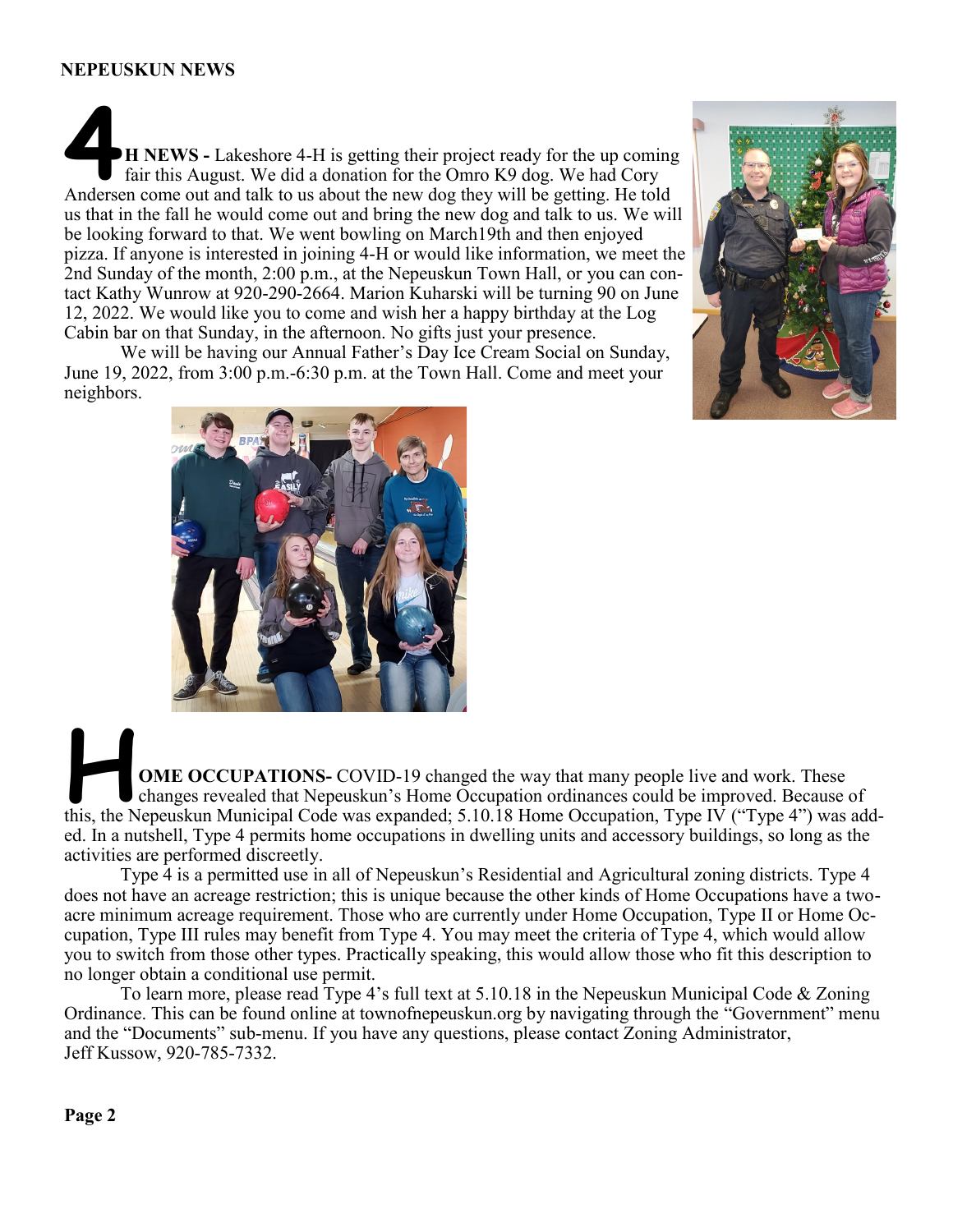#### **NEPEUSKUN NEWS**



Follow all regular traffic laws and all State ATV UTV laws including but not limited to:

- Vehicle must carry current public DNR registration and display registration decals and rear plate. • Operators and passengers under 18 years of age must wear a DOT approved helmet, all UTV occu-
- pants must wear a seatbelt.
- Operators born after 01/01/1988 must complete and carry valid DNR safety certification. **ATV** operators between ages 12-15 must be accompanied by an adult. **UTV** operators must be at least 16 years of age. No person may ride in or on any part of the vehicle not originally designed and intended for passengers.
- Headlights and taillights must be ON at all times. Auxiliary off-road lighting use is prohibited. Vehicle must have a functioning spark arrested exhaust system which does not exceed 96dB with the DNR test method.
- Stay on pavement, single file at the right side of the traffic lane.
- Use hand signals unless vehicle is equipped with turn signals.

Follow local ordinances which may vary. Town of Nepeuskun and Winnebago County regulations specify:

- ATV UTV speed limit is 35 MPH on all (named) Nepeuskun town roads and **designated** (lettered) Winnebago County Highways unless posted lower.
- Operation is allowed from 6:00AM to 10:00PM on Nepeuskun **town roads** except Tri-County Road (Town of Ripon border) from 7:00AM to 9:00PM and during daylight hours only on **designated** Winnebago County Highways.
- Tri-County Road (Town of Ripon border) requires **all** operators to be at least 16 years of age. Winnebago County ordinance (and some surrounding towns) requires ATV UTV operators to hold a valid driver's license on **designated** County Highway routes.
- It is your responsibility to know where you are and the rules for that area.

Please ride responsibly and be courteous to all roadway users and our neighbors. Remember, we are guests on the road. This is a privilege, not a right and all ATV UTV users are judged by our actions.

- Wheelies, donuts, excessive noise and other reckless behavior is not allowed.
- Slow down when meeting non-motorized traffic.
- Snowmobile trails, the Mascoutin Valley State Trail and private property (unless YOU have permission) are off-limits.
- Report dangerous conditions or road hazards to the town board, sheriff's department or ATV club if you are unable to correct the matter.
- For more information contact:

\***Fox River Wheelers ATV UTV Club**: on Facebook, Email [frwheelers@gmail.com](mailto:frwheelers@gmail.com) or call/text 920-379-0868. \*Download the **Polaris Ride Command** mobile app. \***Wisconsin OHV Laws** https://widnr.widen.net/s/r57n2bmj5t

Article submitted by Tom Yancy, Fox River Wheelers ATV UTV Club